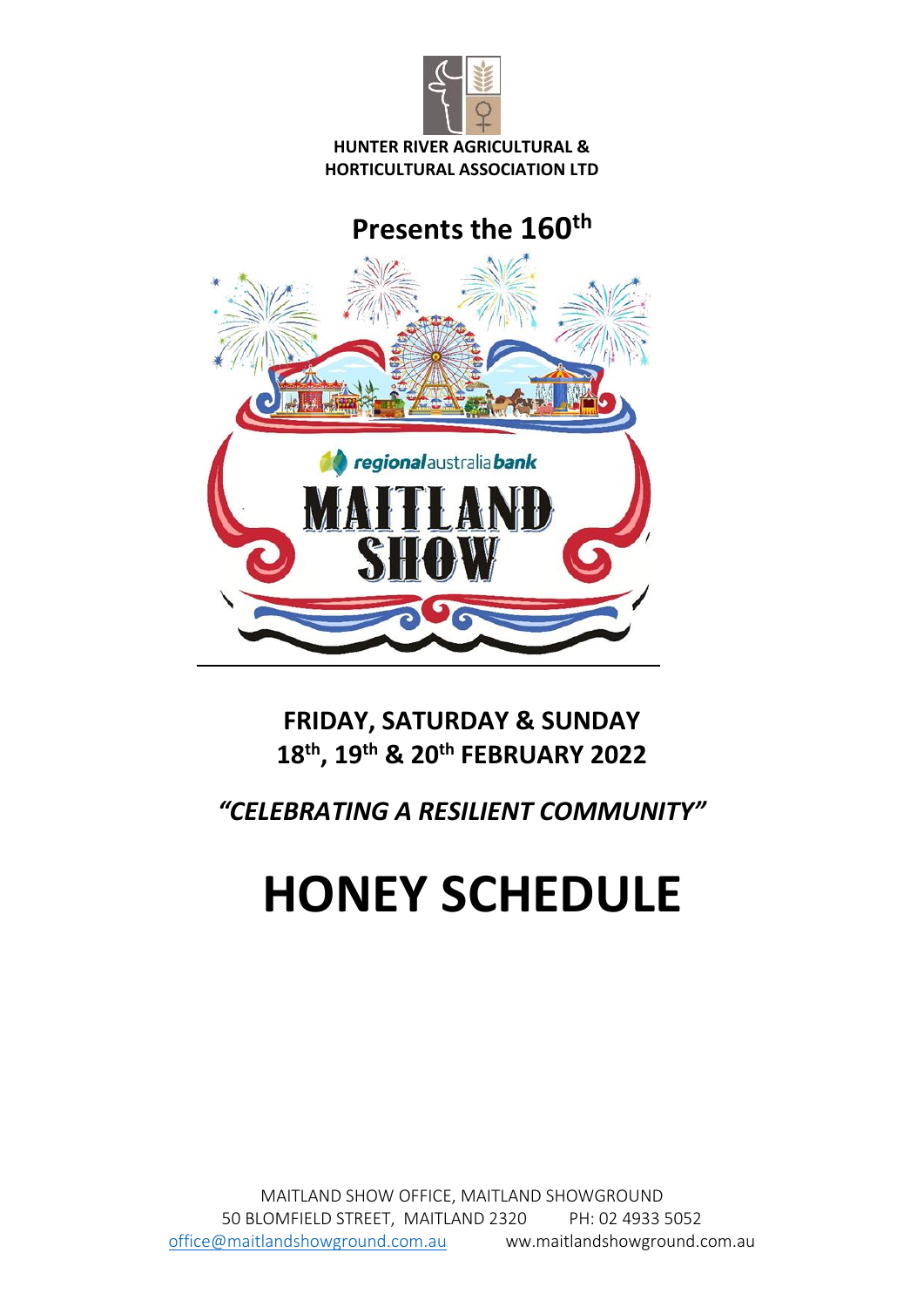## *Welcome*

*We look forward to your participation and wish you well with your entries.*

#### *ENTRIES*

- *Entries are online -* [https://maitlandshowground.com.au/attractions-events/maitland](https://maitlandshowground.com.au/attractions-events/maitland-show/competitions/)[show/competitions/](https://maitlandshowground.com.au/attractions-events/maitland-show/competitions/)
- *Alternatively, you may request an entry form to complete and can hand delivered to the Maitland Showground Office with payment.*
- *Emailed entry form & Direct Deposit Details; [office@maitlandshowground.com.au](mailto:office@maitlandshowground.com.au)*
- *DIRECT DEPOSITS: BSB 646 000 ACCOUNT No: 100026338 (Please use the reference HONEY & your SURNAME)*
- Prize Money:  $1<sup>st</sup>$  Prize \$10.00 2  $2<sup>nd</sup>$  Prize \$5.00

#### **General Information**

- Entries should use the entry form and email or in hand deliver it.
- No late entries accepted.
- No refund of entry fees will be made
- Enquiries may be directed to the Heather Wightman on 0429 989 580
- ENTRY FEE \$3 PER CLASS limit of 2 entries per class

#### **Exhibitor Numbers and Labels**

An Exhibitor Number label will be provided at delivery time. You must place this label on the lid of your exhibit.

*Also see next page regarding entry/exhibit requirements.*

**Judges:** Jenni Sandstrom Stewards: Heather Wightman, Jo Gamer

#### **Entry to the Showground:**

Exhibitors wishing to enter the showground during show hours, will pay normal gate prices, unless otherwise specified in this schedule.

Access is permitted on Sunday from 4pm to collect your exhibits. You must produce your collection ticket/receipt upon entry to the showgrounds to collect exhibits. Please collect exhibits by 5pm Sunday at the MacDonald Pavilion, under the grandstands.

*Please Note:* There is no vehicle access during the show period from Friday 18 – Sunday 20 February 2022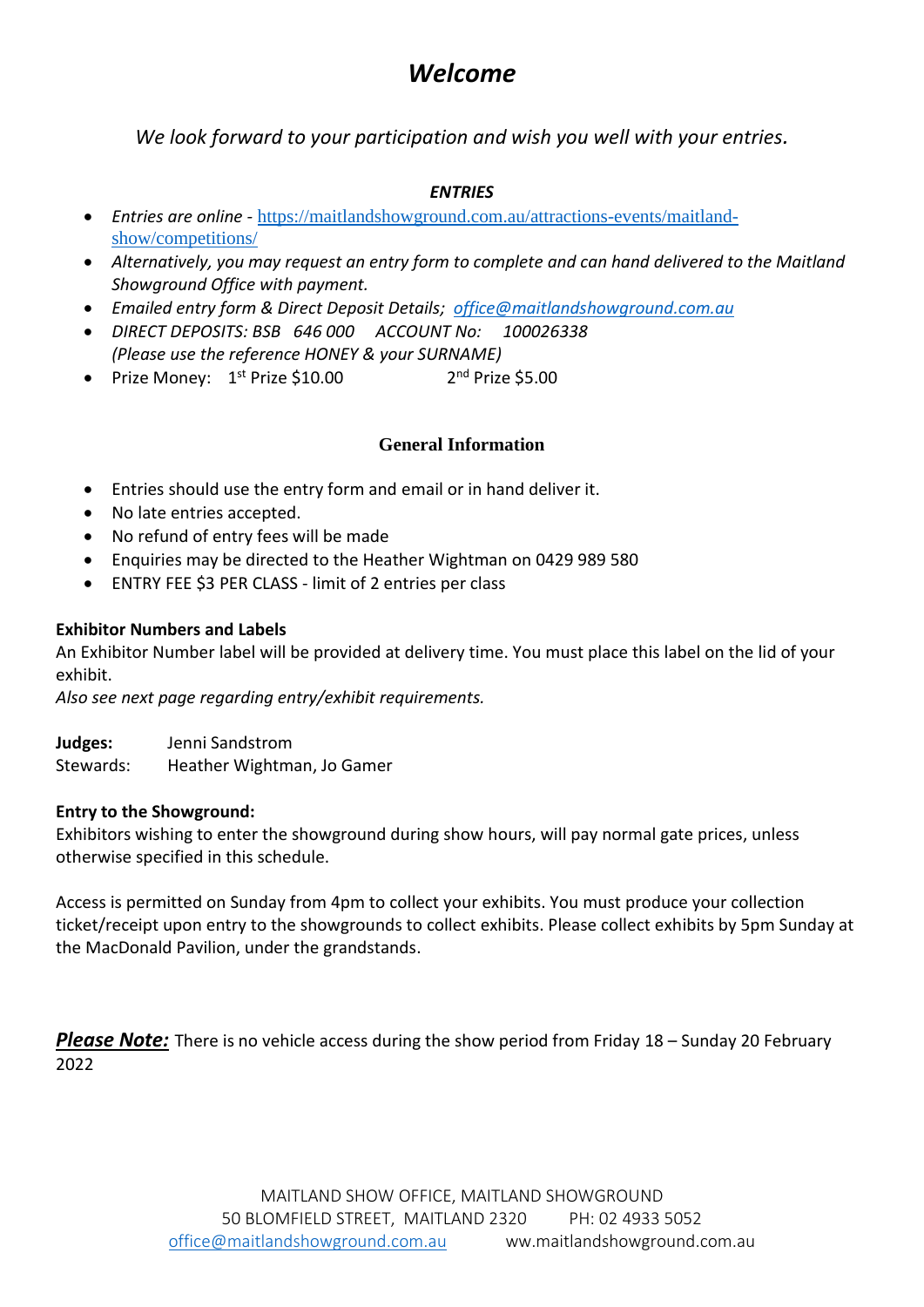## **HONEY SCHEDULE**

#### **ENTRY / EXHIBIT REQUIREMENTS**

- Exhibitors are only permitted to enter two (2) entries per class.
- Jars Classes 1-6 Exhibits entered honey classes 1-6 must be presented for judging in a standard 500g/375ml round glass jar with a white 63mm plastic or white metal lid. (Not tamper proof)
- Labels Classes 1-6 Honey To be placed on the lid of your exhibit. Labels will be available upon delivery of your exhibits for you to affix.
- Beeswax Block weight requirements 500g to 1kg block
- Frame of Capped Comb 1x frame of any dimension. Suitable for extraction with no brood in box.
- Labels Classes 5 & 6 Beeswax Block and Framed Comb One label must be affixed to the top visible surface. Labels with be available upon delivery of your exhibit.
- All Exhibits must be of Australian Origin, 100% Australian honey and apiary products, produced and packaged in Australia.
- Exhibits must be the bona fide production of the Exhibitors Apiary.
- All exhibits must have been produced in the past twelve months.
- Exhibits that fail to meet the requirements of any class will not be placed on display or judged.

#### **OPEN CLASSES:**

• Any Exhibitor can enter these classes and there is no minimum or maximum number of colonies required.

#### **ENTRIES CLOSE:** 2pm Friday 11 February 2022

Late Applications after this time and date will not be accepted.

HOW TO ENTER: Please see previous page:

#### DELIVERY OF EXHIBITS:

**TIME:** Saturday 12th February 2022 - Between 12 noon and 3pm at the Morgan Pavilion, found next to show office.

Exhibits only accepted during these times.

JUDGING: Judging will take place on Wednesday 16 February Judging is closed to Exhibitors.

The Judges' decision is all sections are final.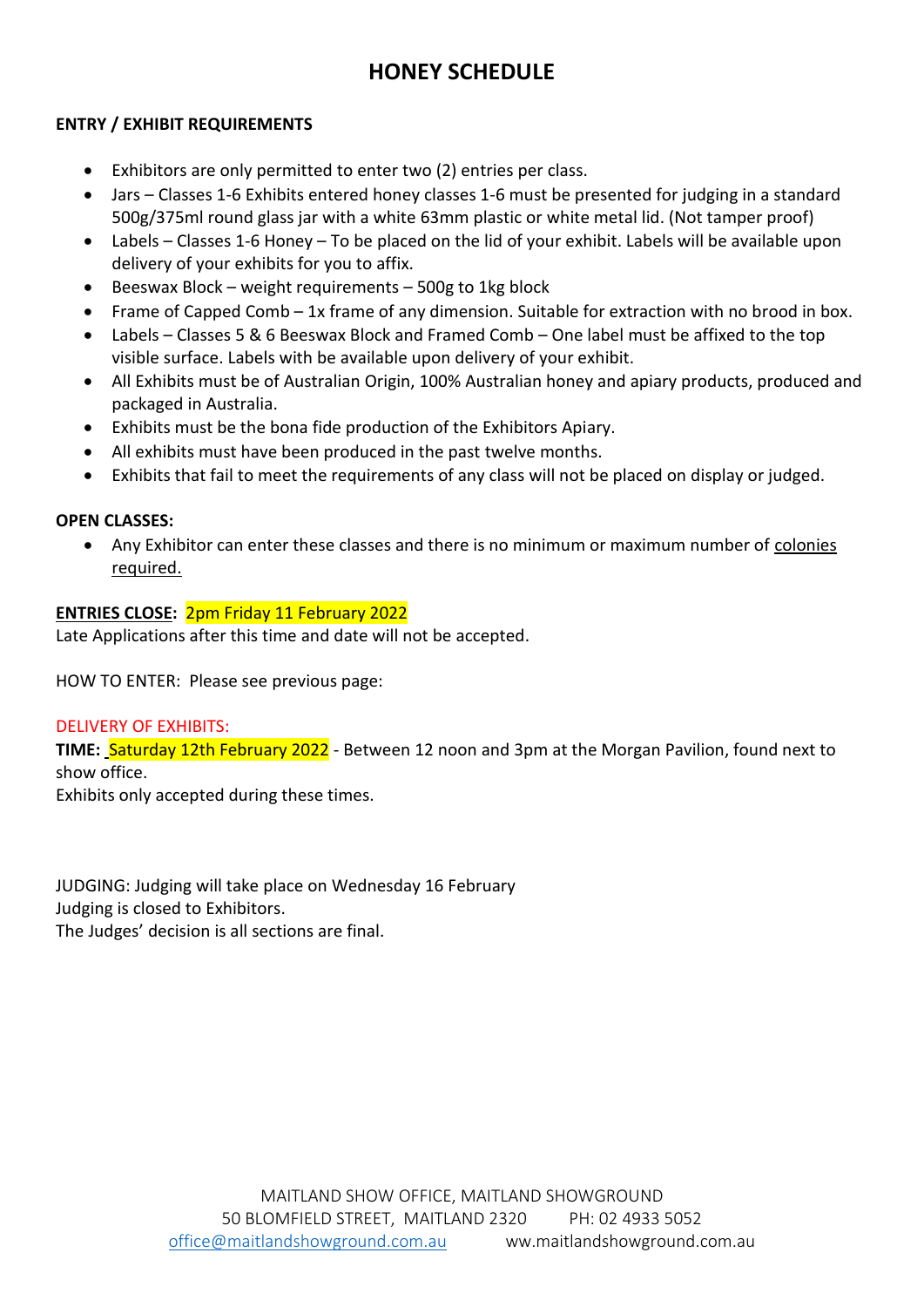### **HONEY SCHEDULE**

#### *Classes:*

Jars – Exhibits in honey classes must be presented for judging for judging in a standard 500g/375ml round glass jar with white 63mm plastic or white metal lid.

#### **LIQUID HONEY**

- H1 **LIQUID HONEY** Light colour
- H2 **LIQUID HONEY** Medium colour
- H3 **LIQUID HONEY** Dark colour

#### **NATURAL GRANULAIN AND CREAMED HONEY**

- H4 Natural Granulation Honey
- H5 CREAMED HONEY

#### **CHUNK HONEY**

H6 Liquid Chunk Honey- liquid honey containing a piece of comb honey of the same source (measuring at least 40mm by 110mm)

#### **BEESWAX BLOCK**

H7 Beeswax Block – weight requirement – 500g to 1kg block Shape to be square, round, or rectangular

#### **BEST EXHIBIT IN SHOW**

Ribbon